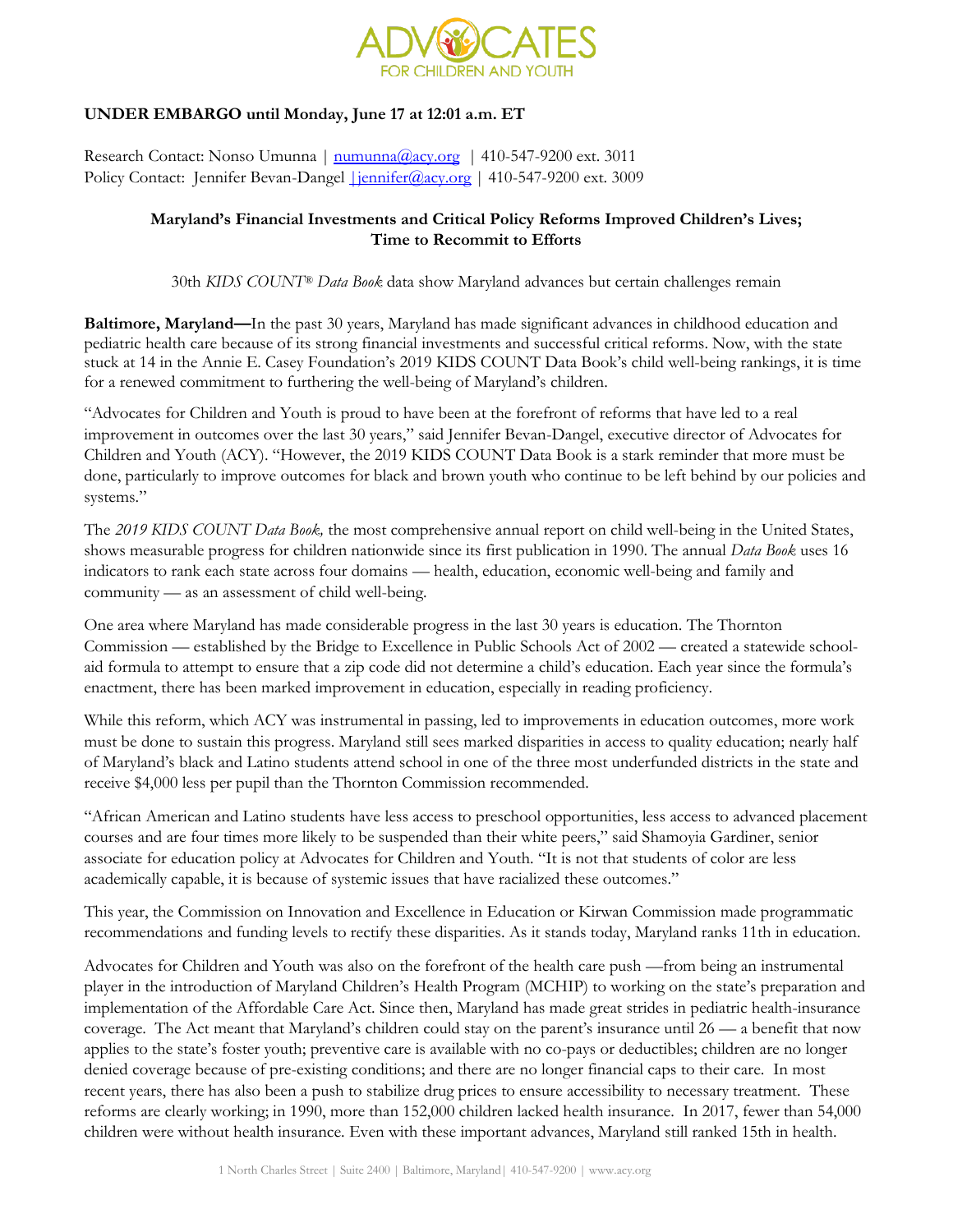Maryland ranked 12<sup>th</sup> in the percentage of children living in poverty. Children of color make of a majority of the children living in poverty in Maryland with African American children making up half (80,000) of the 160,000 while 34,000 are Hispanic children. "Maryland's deeply racialized history creates a two-tiered society and limits the potential and economic future of everyone in the state," said Nonso Umunna, Advocates for Children and Youth's research director.

# **The Census**

The *KIDS COUNT Data Book* shows how essential accurate data is to sound policymaking. The 2010 census missed 2.2 million kids under 5 years old, and the upcoming count may miss even more if young children are not a priority. The stakes are high: 55 major federal programs, including Head Start and the Children's Health Insurance Program, allocate more than \$880 billion each year based on census data. It is estimated that 15 percent or 53,000 of Maryland's kids are at risk of being undercounted in the upcoming 2020 census, putting federally funded supports that have driven youth success in jeopardy. The potential undercount could cost the state roughly \$2.5 billion in federal funding across 10 programs aimed at helping children and youth.

In Maryland, an accurate census is important for several reasons. "Although Maryland is one of the richest states in the nation, it still needs federal funds to help address the disparities that children of color and children in underresourced communities face," said Umunna. "When children are not counted, state and local agencies face losing billions of federal dollars for supports — like education, school lunches, Head Start, Medicaid, SNAP, CHIP — that have maintained or improved gains to ensure our most vulnerable have the opportunity to start a healthy life."

"Maryland considers itself a leader, but we can do better in leading the way for our children and youth. By focusing on policies, programs and funding that will close those disparity gaps, we will improve outcomes for all our children," said Bevan-Dangel. "Advocates for Children and Youth is the only group working across Maryland and across all issue areas to impact every aspect of a child's life. For the sake of the 1.3 million children who call Maryland home, we must do more."

The Annie E. Casey Foundation points to areas of tremendous improvement in children's lives — including access to health care, decreased rates of teen childbearing and increased rates of high school graduation — and draws a direct line to policies that support this success. Especially as the child population is expanding, there are steps that policymakers should take to help all children thrive. The Casey Foundation calls on elected officials and representatives to:

- Provide the tools proven to help families lift themselves up economically. Federal and state earned income tax credits (EITC) and child tax credit programs mean working parents can use more of their take-home pay to meet their children's needs.
- *Address ethnic and racial inequities.* The national averages of child well-being can mask the reality that black and brown children still face a greater number of obstacles.
- *Count all kids.* Ensure the 2020 census counts all children, especially those under 5 years old and from hard-tocount areas.

The *2019 KIDS COUNT Data Book* is the 30th edition of an annual data study that is based on U.S. Census and other publicly available data, representing all 50 states, the District of Columbia and Puerto Rico.

###